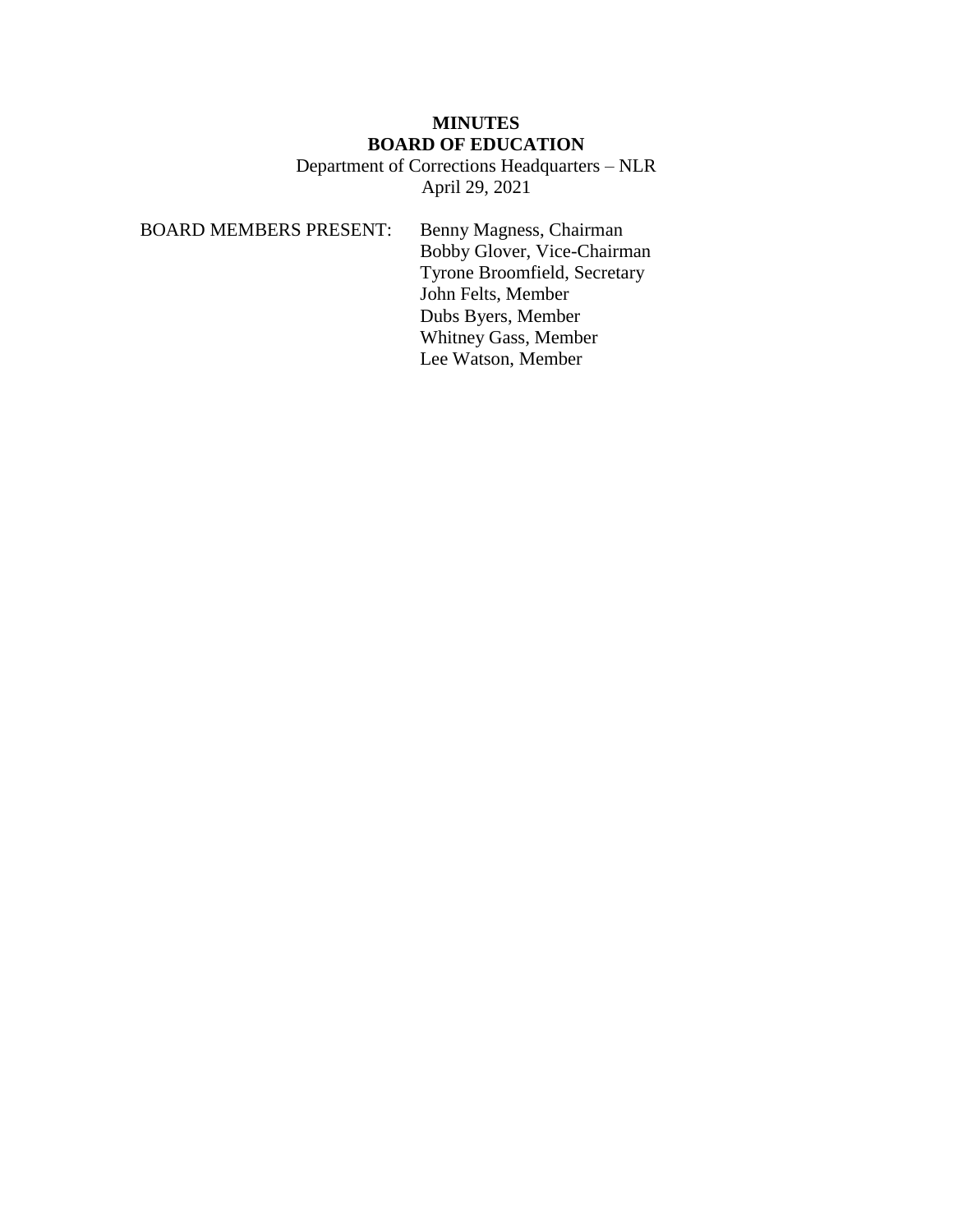| Page 2 | <b>Board of Education</b> | <b>April 29, 2021</b> |
|--------|---------------------------|-----------------------|
|        |                           |                       |

Chairman Magness called the meeting to order at 10:00 a.m.

### **EXECUTIVE SESSION**

Reverend Broomfield moved,

Mr. Felts seconded and the motion carried to convene in Executive Session to discuss a personnel issue.

The Board reconvened in regular session at 10:53 a.m.

## **MINUTES**

Senator Glover moved,

Reverend Broomfield seconded, and the motion carried to approve the minutes of March 19, 2021.

#### **SCHOOL**

# **PROPOSED CLASSIFIED SALARY SCHEDULE FOR AIDES & PARAPROFESSIONALS (190 DAY CONTRACT) PROPOSED LICENSED SALARY SCHEDULE (190 DAY TEACHER CONTRACT) PROPOSED CLASSIFIED SALARY SCHEDULE FOR SECRETARIAL, CLERICAL & PROFESSIONAL (12 MONTH CONTRACT)**

Mrs. Gass moved,

Senator Glover seconded and the motion carried to approve the proposed salary schedules – see attachment #1.

## **VO-TECH PROPOSED CLASSIFIED SALARY SCHEDULE FOR VOCATIONAL OFFICE AIDES PROPOSED CLASSIFIED SALARY SCHEDULE FOR VOCATIONAL (12 MONTH CONTRACT) PROPOSED CLASSIFIED SALARY SCHEDULED FOR VOCATIONAL LEAD CTE & CTE INSTRUCTORS (215 DAY CONTRACT)**

Senator Glover moved,

Dr. Byers seconded and the motion carried to approve the proposed salary schedules – see attachment #2.

The Board of Education adjourned at 11:14 a.m.